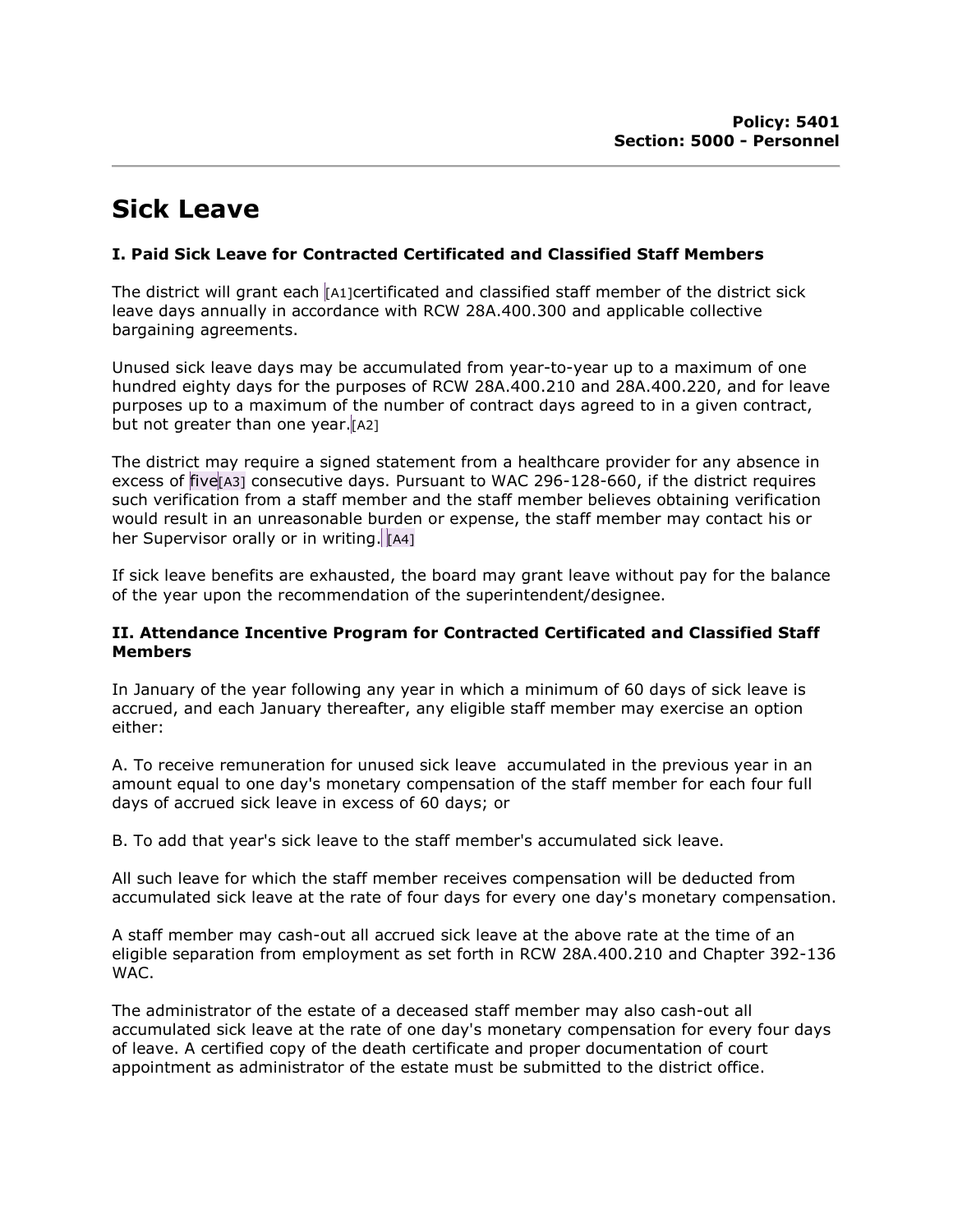### $\sqrt{A5}$

## III. Additional Paid Sick Leave Provisions

A. Nonexempt Staff Members (Non-contracted Employees)

Nonexempt staff members are covered by the sick leave provisions of RCW 28A.400.300 and are also covered by the sick leave provisions of RCW 49.46.210 and Chapter 296-128 WAC beginning January 1, 2018.

The district may require a signed statement from a healthcare provider for any absence in excess of five [A6] consecutive days. Pursuant to WAC 296-128-660, if the district requires such verification from a non-exempt staff member and the non-exempt staff member believes obtaining verification would result in an unreasonable burden or expense, the staff member may contact his or her Supervisor orally or in writing. [A7]Verification must be provided to the district within 10 calendar days [A8]of the first day a nonexempt staff member used paid sick leave to care for themselves or a family member.[A9]

In general, the sick leave benefits provided under RCW 28A.400.300 are more generous than those required by RCW 49.46.210 and Chapter 296-128 WAC. Below, however, are some of the rights that nonexempt staff members are entitled to under RCW 49.46.210 and Chapter 296-128 WAC:

- 1. Nonexempt staff members must accrue at least one hour of paid sick leave for every forty hours worked.
- 2. Nonexempt staff members are entitled to use their accrued paid sick leave beginning on the ninetieth calendar day after the commencement of their employment.
- 3. Nonexempt staff members may use paid sick leave to care for themselves or their family members, when the staff members' workplace or children's school or place of care has been closed by a public official for any health related reason, or for absences that qualify for leave under the Domestic Violence Leave Act.
- 4. Nonexempt staff members must be permitted to carry over at least forty hours of paid sick leave.
- 5. Retaliation against a nonexempt staff member for lawful exercise of paid sick leave rights is prohibited.

| Cross References: | 5406 - Leave Sharing                                    |
|-------------------|---------------------------------------------------------|
|                   | RCW 49.46.200 Paid sick leave                           |
|                   | RCW 49.46.210 Paid sick leave - Authorized purposes -   |
| Legal References: | Limitations - "Family member" defined                   |
|                   | Chapter 296-128 WAC Minimum Wages                       |
|                   | RCW 28A.400.210 Employee attendance incentive program - |
|                   | Remuneration or benefit plan for unused sick leave      |